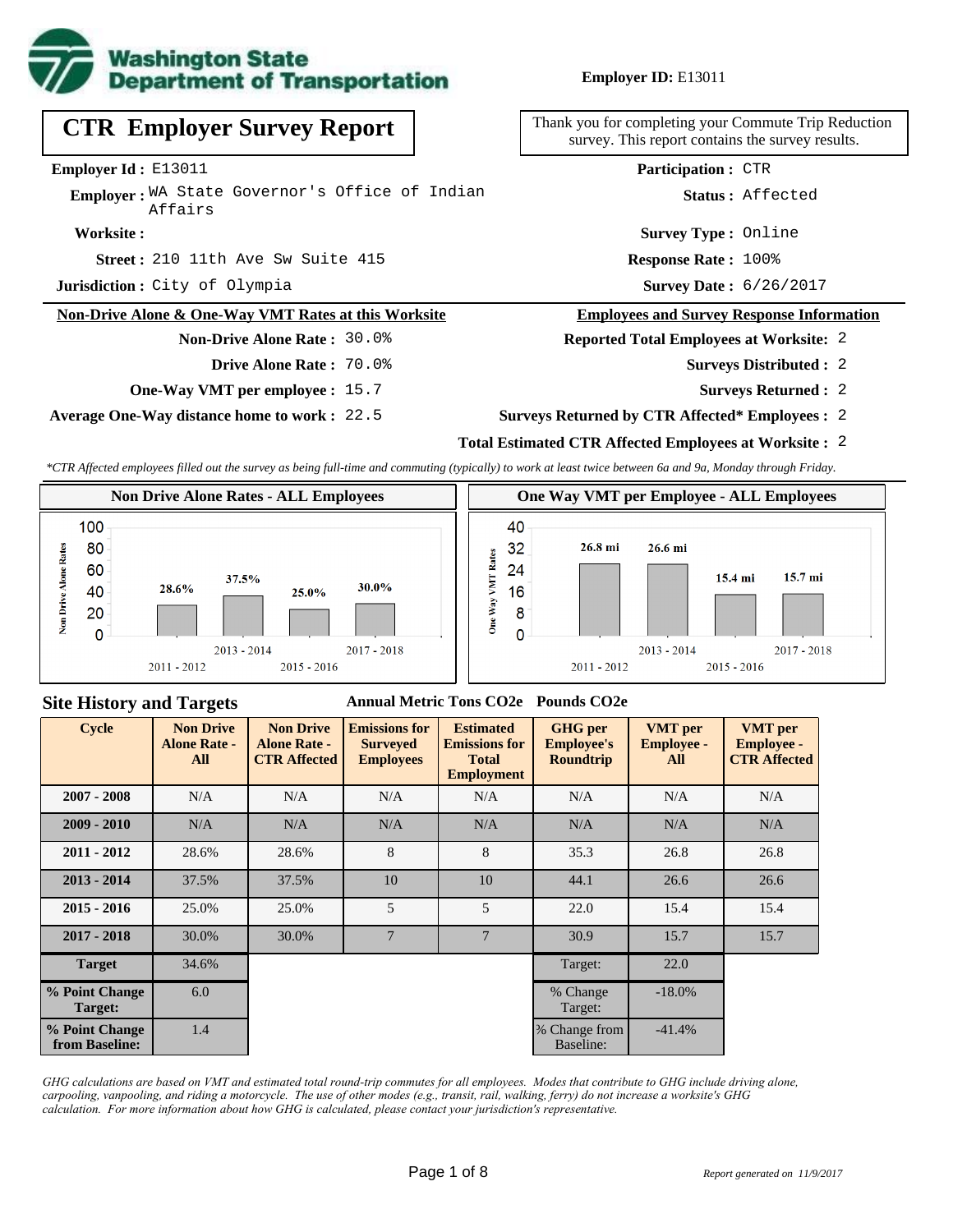

## **Commute Trips By Mode - All Employees**

**Q.4: Last week, what type of transportation did you use each day to commute TO your usual work location? (Mode used for the longest distance.)**



*\* Motorcycle-1 is now included in Drive Alone and Motorcycle-2 is included in Carpool. Information about these trips is still available by request.*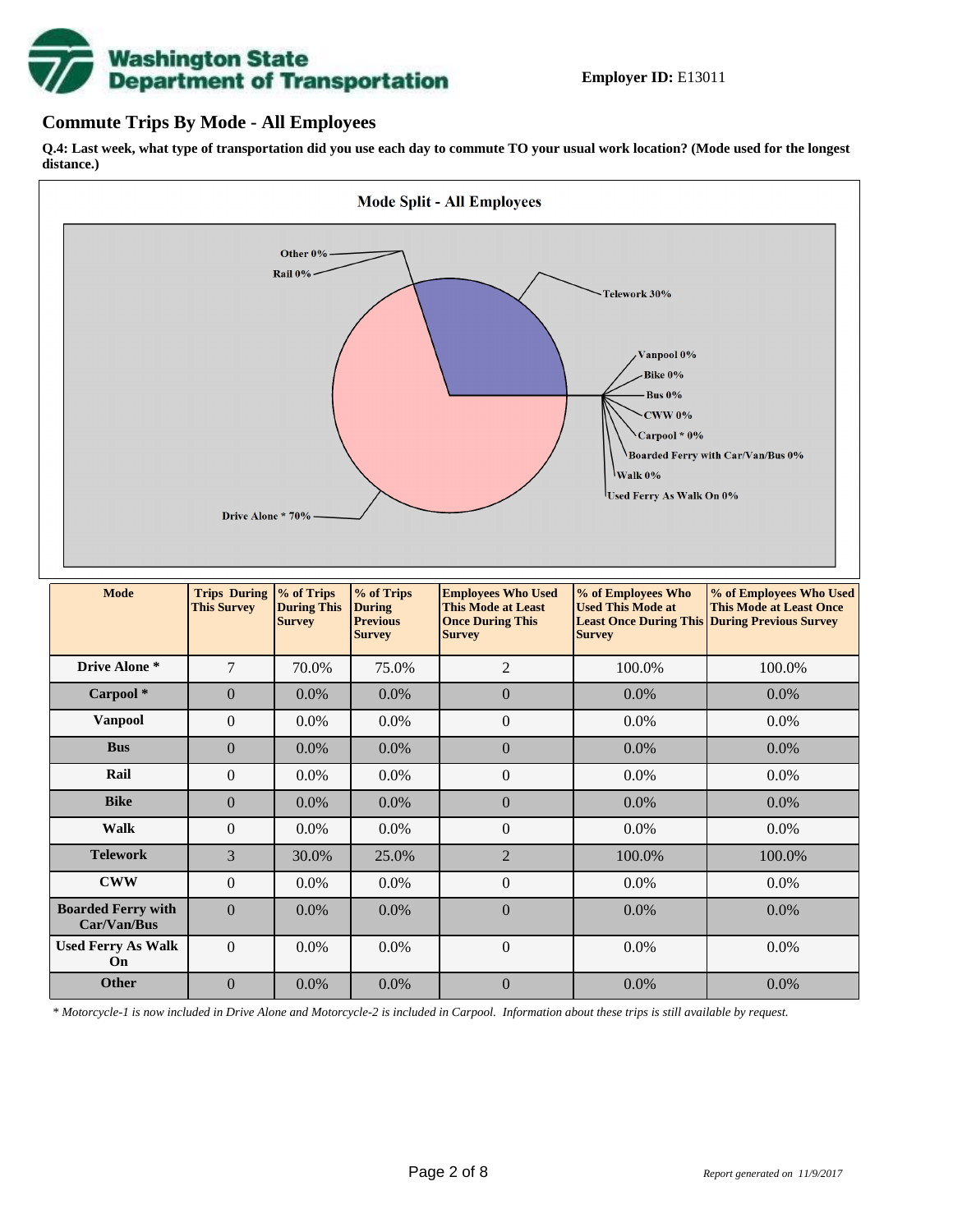

## **Commute Trips By Mode - Affected Employees**

**Q.4: Last week, what type of transportation did you use each day to commute TO your usual work location? (Mode used for the longest distance.)**



*\* Motorcycle-1 is now included in Drive Alone and Motorcycle-2 is included in Carpool. Information about these trips is still available by request.*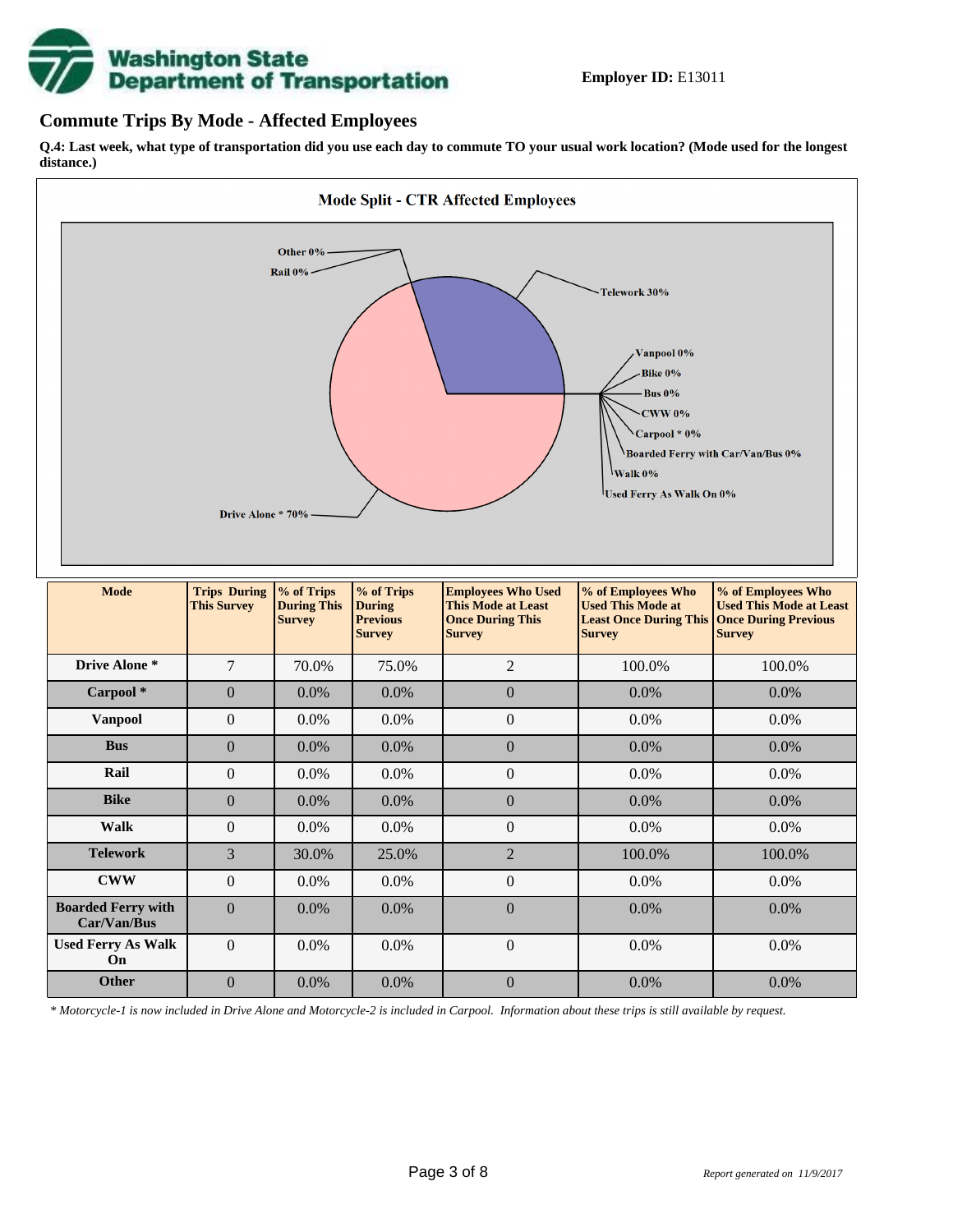

## **Alternative Modes - Number of Employees Who Used a Non-Drive Alone Mode:**

| <b>Non-Drive Alone</b><br><b>Number Of Days</b> | <b>Exactly this # of</b><br><b>Employees</b> | <b>Exactly this % of</b><br><b>Employees</b> | At least # of<br><b>Employees</b> | At least % of<br>employees |  |  |
|-------------------------------------------------|----------------------------------------------|----------------------------------------------|-----------------------------------|----------------------------|--|--|
| 0 Day                                           | 0                                            | 0%                                           | $\overline{c}$                    | 100%                       |  |  |
| 1 Days                                          |                                              | 50%                                          | $\overline{2}$                    | 100%                       |  |  |
| 2 Days                                          |                                              | 50%                                          |                                   | 50%                        |  |  |
| 3 Days                                          | $\overline{0}$                               | 0%                                           | $\Omega$                          | 0%                         |  |  |
| 4 Days                                          | $\theta$                                     | 0%                                           | $\Omega$                          | 0%                         |  |  |
| 5 Days                                          | 0                                            | 0%                                           | $\theta$                          | 0%                         |  |  |
| <b>6 or More Days</b>                           | $\theta$                                     | 0%                                           | $\Omega$                          | 0%                         |  |  |

## **Count by Occupancy of Carpools and Vanpools**

**Q.5 If you used a carpool or vanpool as part of your commute, how many people (age 16 or older) are usually in the vehicle?**

| <b>Ridesharing Occupancy</b> | <b>Mode</b> | <b>Response Count</b> |
|------------------------------|-------------|-----------------------|
| $2*$                         | Carpool     | 0                     |
| 3                            | Carpool     | $\overline{0}$        |
| 4                            | Carpool     | $\boldsymbol{0}$      |
| 5                            | Carpool     | $\boldsymbol{0}$      |
| >5                           | Carpool     | $\boldsymbol{0}$      |
| $<$ 5                        | Vanpool     | $\overline{0}$        |
| 5                            | Vanpool     | $\overline{0}$        |
| 6                            | Vanpool     | $\boldsymbol{0}$      |
| 7                            | Vanpool     | $\boldsymbol{0}$      |
| 8                            | Vanpool     | $\overline{0}$        |
| 9                            | Vanpool     | $\overline{0}$        |
| 10                           | Vanpool     | $\overline{0}$        |
| 11                           | Vanpool     | $\boldsymbol{0}$      |
| 12                           | Vanpool     | $\boldsymbol{0}$      |
| 13                           | Vanpool     | $\overline{0}$        |
| 14                           | Vanpool     | $\overline{0}$        |
| >14                          | Vanpool     | $\boldsymbol{0}$      |

\* Motorcycle-2 counted with Carpool-2 for this table.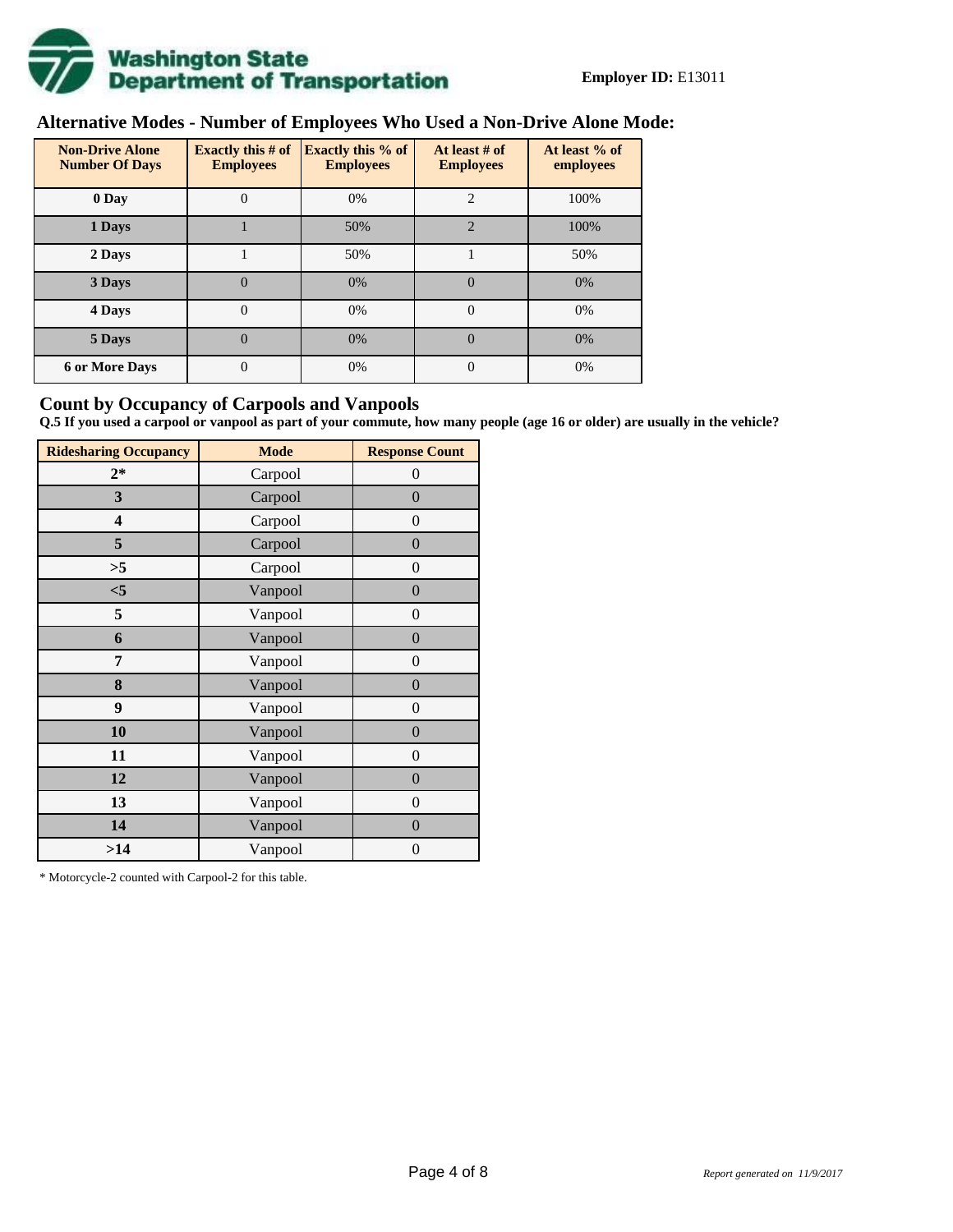

## **Reported Work Schedule - All Employees**

**Q.8 Which of the following best describes your work schedule?**

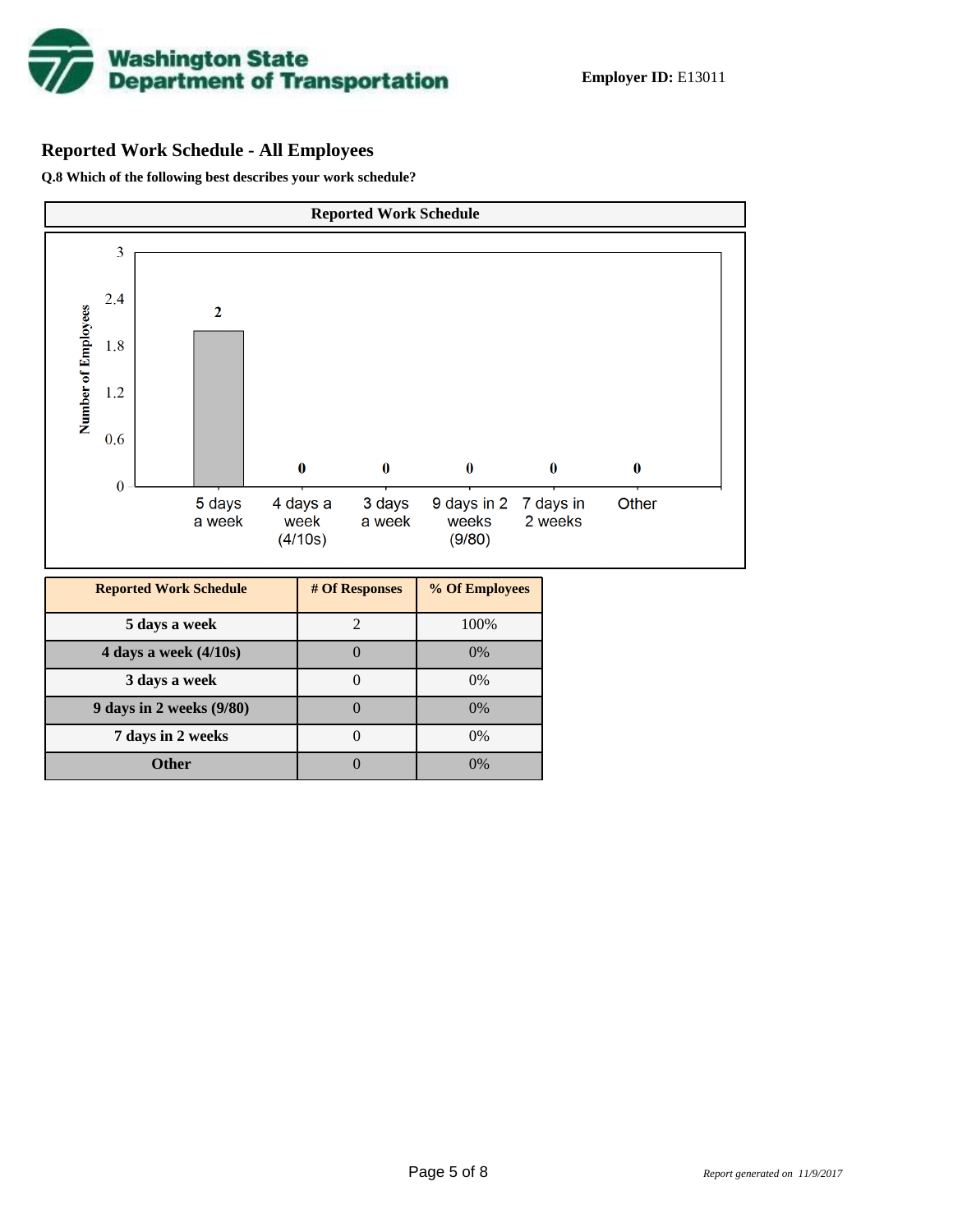

## **Parking and Telework**

**Q.9: On the most recent day that you drove alone to work, did you pay to park? (Mark "yes" if you paid that day, if you prepaid, if you are billed later, or if the cost of parking is deducted from your paycheck.)**



**Q.10: How many days do you typically telework?**

| <b>Telework Frequency</b>           | # of Responses | % of Responses |
|-------------------------------------|----------------|----------------|
| No Answer/Blank                     |                | $0.0\%$        |
| I don't telework                    |                | $0.0\%$        |
| Occasionally, on an as-needed basis |                | $0.0\%$        |
| 1-2 days/month                      |                | 50.0%          |
| $1 \text{ day/week}$                |                | 50.0%          |
| 2 days/week                         |                | $0.0\%$        |
| 3 days/week                         |                | $0.0\%$        |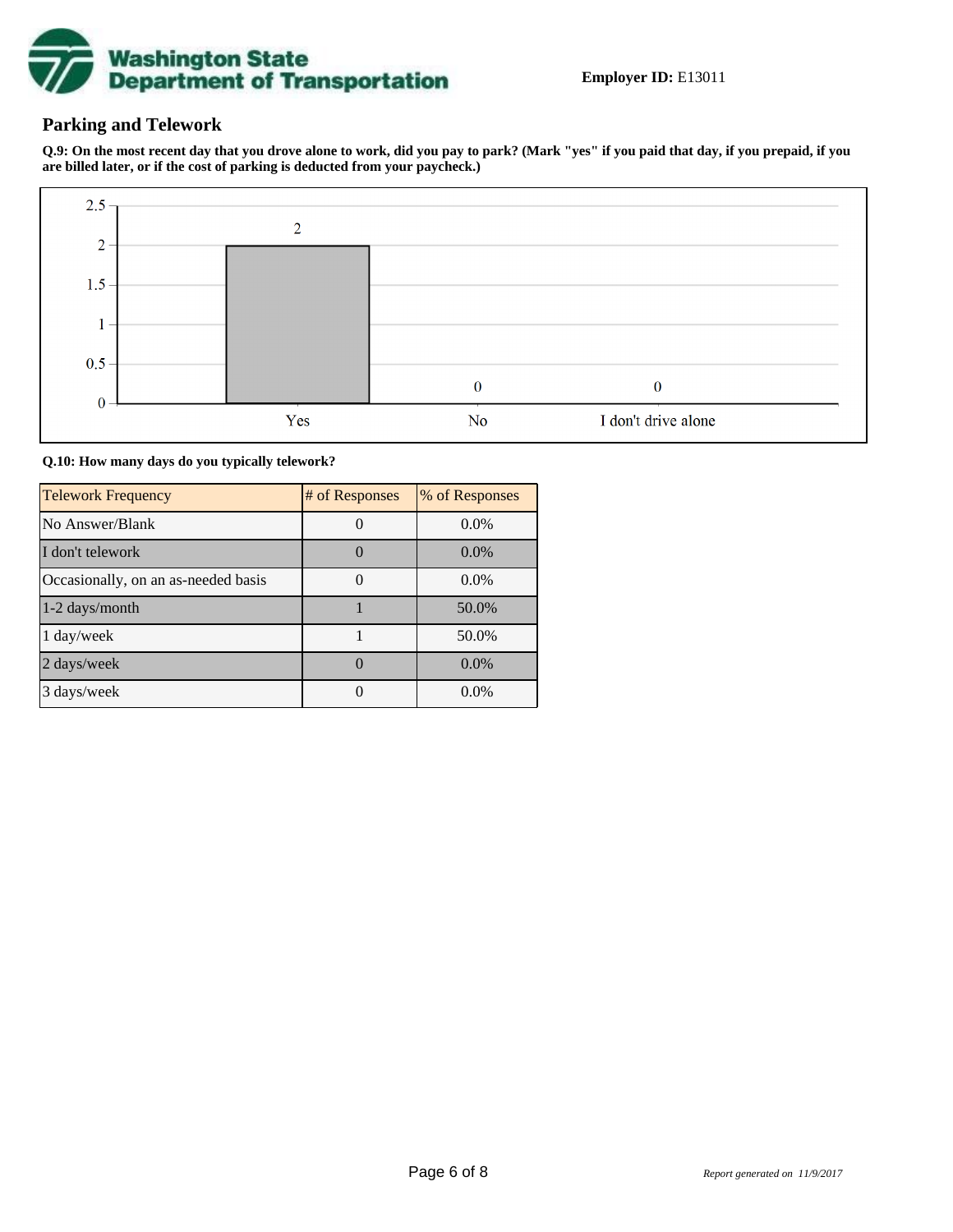

## **Reasons for driving alone to work/not driving alone to work**

**Q11. When you do not drive alone to work, what are the three most important reasons?**

| <b>Question Text</b>                                           | # of Responses | % of Responses |
|----------------------------------------------------------------|----------------|----------------|
| To save money                                                  | $\overline{2}$ | 33.3%          |
| I have the option of teleworking                               | $\overline{2}$ | 33.3%          |
| Free or subsidized bus, train, vanpool pass or fare benefit    | 1              | 16.7%          |
| Environmental and community benefits                           |                | 16.7%          |
| Financial incentives for carpooling, bicycling or walking.     | $\overline{0}$ | $0.0\%$        |
| Personal health or well-being                                  | $\Omega$       | $0.0\%$        |
| Cost of parking or lack of parking                             | $\Omega$       | 0.0%           |
| To save time using the HOV lane                                | $\Omega$       | $0.0\%$        |
| Driving myself is not an option                                | $\Omega$       | 0.0%           |
| Emergency ride home is provided                                | $\Omega$       | $0.0\%$        |
| I receive a financial incentive for giving up my parking space | $\Omega$       | $0.0\%$        |
| Preferred/reserved carpool/vanpool parking is provided         | $\Omega$       | $0.0\%$        |
| Other                                                          | $\Omega$       | $0.0\%$        |

#### **Q12. When you drive alone to work, what are the three most important reasons?**

| <b>Question Text</b>                                      | # of Responses | % of Responses |
|-----------------------------------------------------------|----------------|----------------|
| My job requires me to use my car for work                 | $\mathfrak{D}$ | 33.3%          |
| I like the convenience of having my car                   | $\mathfrak{D}$ | 33.3%          |
| Riding the bus or train is inconvenient or takes too long |                | 16.7%          |
| Family care or similar obligations                        |                | 16.7%          |
| I need more information on alternative modes              | $\Omega$       | $0.0\%$        |
| My commute distance is too short                          | $\Omega$       | $0.0\%$        |
| Bicycling or walking isn't safe                           | $\theta$       | $0.0\%$        |
| There isn't any secure or covered bicycle parking         | $\Omega$       | $0.0\%$        |
| Other                                                     | $\theta$       | $0.0\%$        |